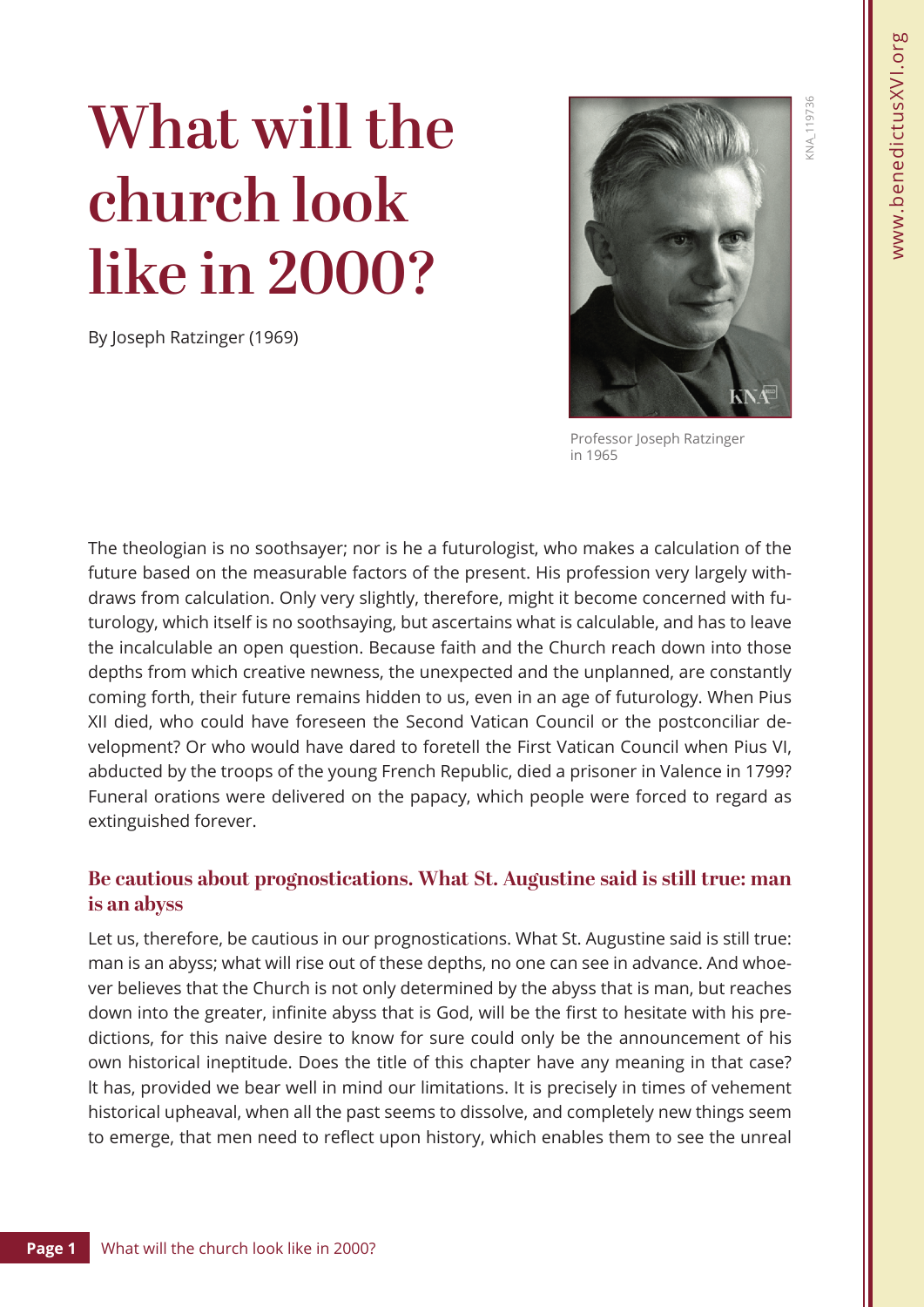exaggeration of the moment in time perspective, and integrates them again into a happening that never repeats itself, but, on the other hand, never loses its unity and its context.

## **Why reflection on history is needed**

Reflection upon history, properly understood, embraces both looking back into the past and, with that as starting point, reflecting on the possibilities and tasks of the future, which can only become clear if we survey a fairly long stretch of the road and do not naively shut ourselves up in the present. Looking back into the past does not yield a prediction of the future, but it limits our illusion of complete uniqueness and shows us that while exactly the same did not happen before, something very similar did. The dissimilarity between then and now is the reason for the uncertainty of our statements and for the newness of our tasks; the similarity is the basis for orientation and correction.

# **What connects the enlightened of the past and today**

The period in the past which bears the greatest resemblance to the present situation in the Church is, first, that of so-called Modernism about the turn of the century, and then the end of the rococo period which marked the decisive emergence of the modern period, with the Enlightenment and the French Revolution. The crisis of Modernism never really came to a head, but was interrupted by the measure taken by Pius X and by the change in the intellectual situation after the first world war. The crisis of the present is but the long-deferred resumption of what began in those days. The analogy of the history of the Church and of theology in the period of the Enlightenment remains with us therefore. Whoever looks more closely will be amazed at the extent of the similarity between then and now. Today the Enlightenment as a historical epoch does not enjoy a very high reputation; even those who resolutely follow the trail of the things of that period do not want to be known as the "Enlightened," but keep their distance from that category and gravitate to the simple rationalism of the period, in so far as they take the trouble to mention historical events at all. And here we find our first analogy in the resolute rejection of history, which is counted as no more than the lumber-room of yesterday - of no use at all to the utterly new today. We find a triumphant certainty that it is no longer tradition, but rationality that governs action; the key words are "rational", "intelligible" and so on. In all of these things the Enlightenment is astonishingly like the present day. But perhaps even before mentioning these facts – which seem to me to be negative – one ought to take a look at the characteristic mixture of exaggerations and positive beginnings, which link the Enlightened of then and of now, and which cause the present to appear not so utterly new after all, and not so exempt from all historical comparison.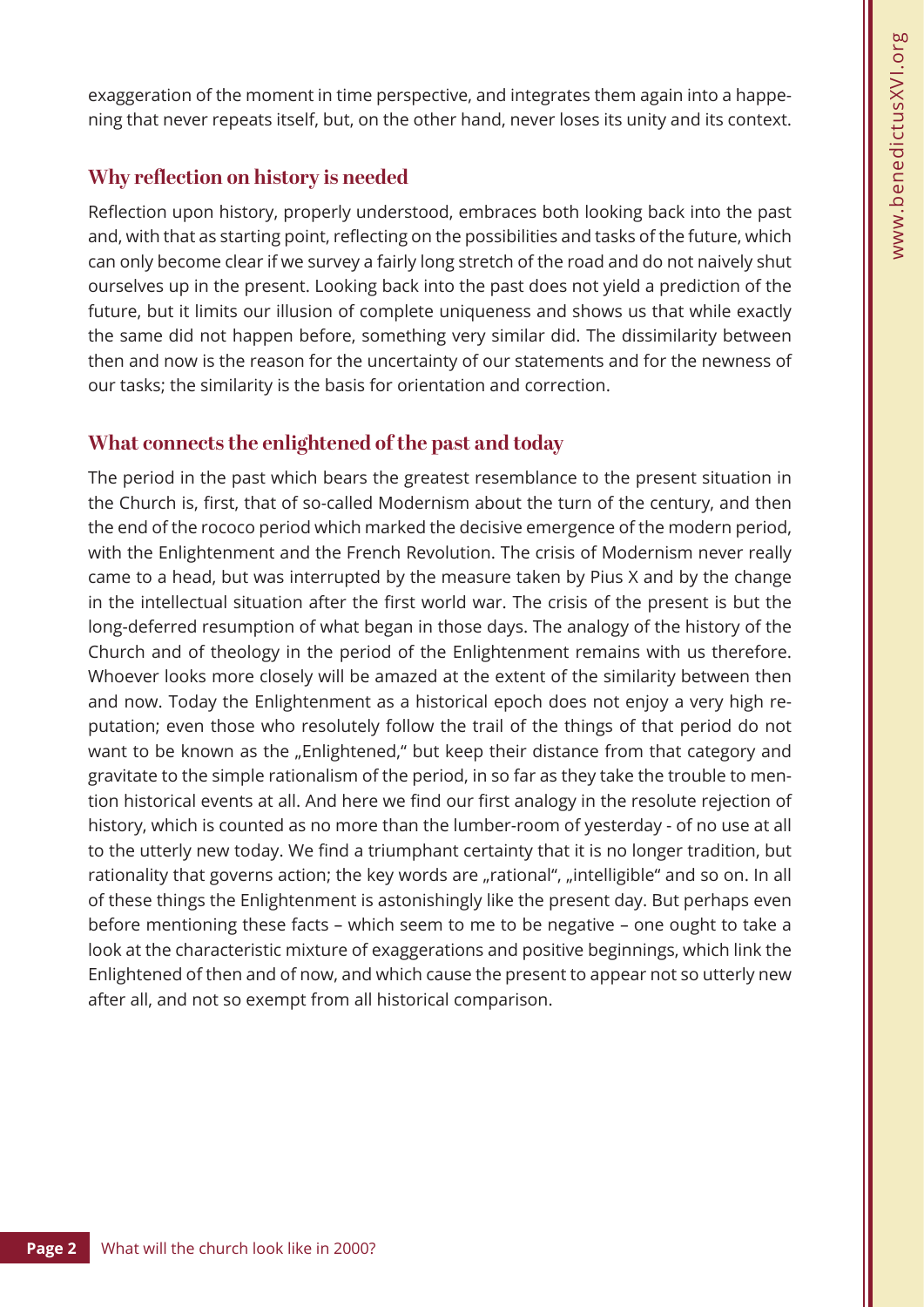#### **When the garden shears of constructive reason are at work**

The Enlightenment had its liturgical movement, the aim of which was to simplify the liturgy and restore it to its original basic structure. Excesses in the cult of relics and of saints were to be removed, and, above all, the vernacular, with congregational singing and participation, was to be introduced. The Enlightenment witnessed also an episcopal movement which wanted to stress the importance of the bishops over against the one-sided centralization of Rome. This movement had democratic elements, as when Wessenberg, the vicar general of Constance, demanded the setting up of provincial synods. Reading his works one imagines one is reading a progressive of the year 1969. The abolition of celibacy was demanded, the sacraments were to be administered only in the vernacular, and no promises were to be required concerning the religious education of the children of a mixed marriage – and so on. That Wessenberg wanted to see regular preaching, a raising of the standard of religious education, and encouragement of biblical studies proves once again that these men were by no means moved merely by a reckless rationalism. None the less we are left with the impression of an ambivalent figure, because in the last analysis it is only the garden shears of constructive reason that is at work, capable of producing many good things, but insufficient if it is the only tool at our disposal. We receive the same impression of ambivalence when we read the proceedings of the synod of Pistoia, a council attended during the Enlightenment by 234 bishops in 1786 in northern Italy. This synod tried to translate the reforming ideas of that period into realities in the Church, but came to grief on the mixture of genuine reform with naive rationalism. Once again one thinks that one is reading a post-conciliar book when one comes across the assertion that a spiritual ministry is not directly ordained by Christ, but merely comes forth out of the life of the Church, which itself is uniformly priestly, or when one reads that a celebration of the Mass without Holy Communion makes no sense, or when the primacy of the papacy is described as purely functional, or, conversely, the divine right of the episcopal office is stressed. I t is true that a great many of the propositions of Pistoia were condemned by Pius VI in 1794. The one-sidedness of this synod had discredited even its good ideas.

#### **Keeping pace with progress. Where does that lead?**

The most successful way to discover the embryo of the future in any particular epoch is to examine personalities and the signs of the times that they represent. Obviously, we can pick out only one or two characteristic personalities who embody the whole scope of the potential of that period and also manifest its astonishing analogy with today. There were the extreme progressives, represented by, say, the melancholy figure of Gobel the archbishop of Paris, who bravely went along with every step of advance in his own time. First he supported the idea of a constitutional national Church; then, when this no longer was enough, he abandoned his priesthood, declaring that since the happy outcome of the Revolution no national religion was needed other than that of liberty and equality. He took part in the worship of the Goddess Reason in Notre Dame; but in the end progress ran on ahead even of him. Under Robespierre atheism was once again accounted a crime, and so the one-time bishop was led as an atheist to the guillotine, and executed.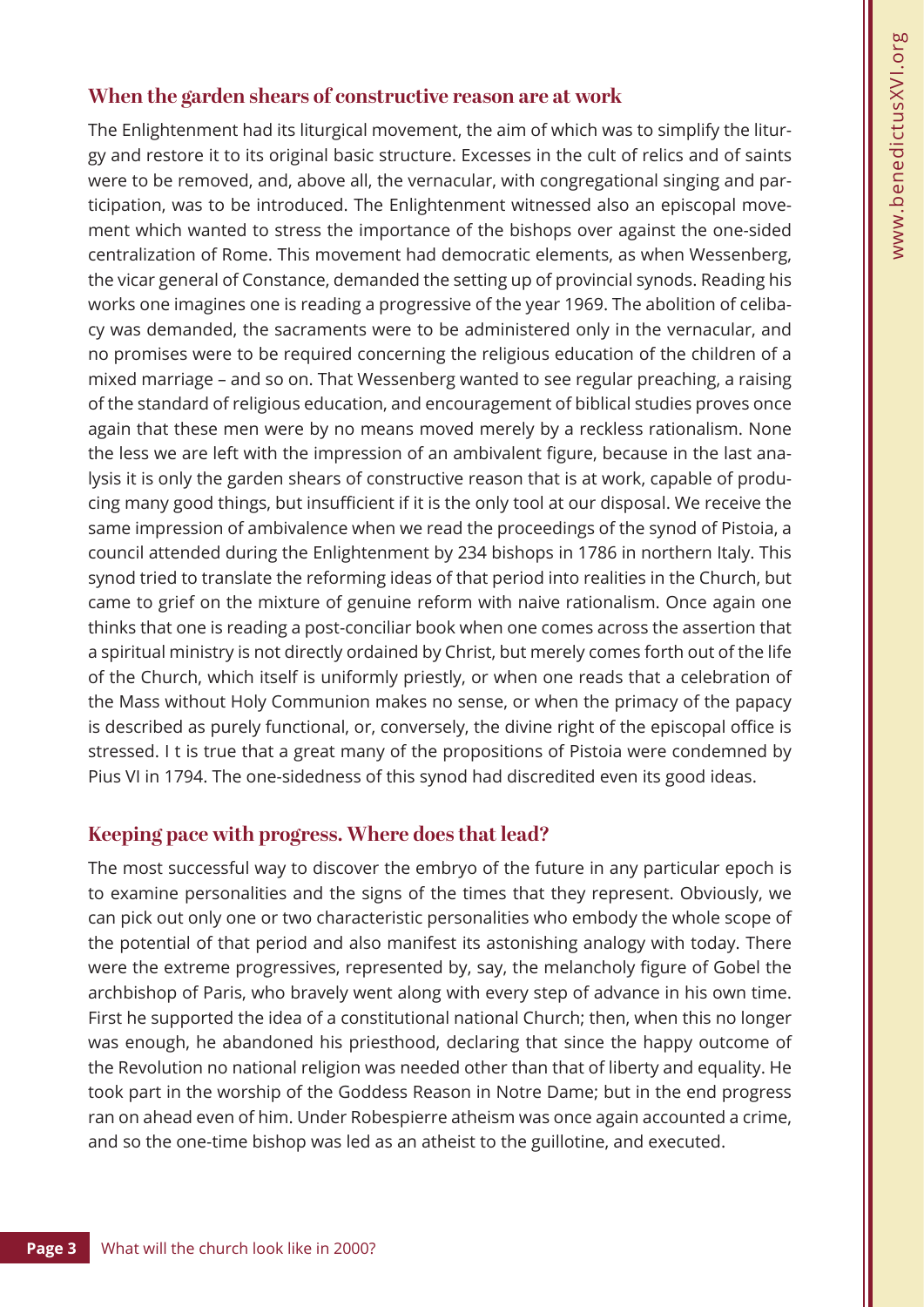## **Where the common categories of progressive and conservative fail**

In Germany the scene was quieter. We might mention Matthias Fingerlos, then the director of the Georgianum in Munich. In his book What are Priests For? he explained that the priest ought primarily to be a teacher of the people, teaching them agriculture, animal husbandry, horticulture, the use of lightning conductors, and also music and art. Today we express this by saying that the priest ought to be a social worker, taking his place in the center – a moderate progressive, as it were – we would find Wessenberg the vicar general of Constance, whom we have mentioned already, and who certainly would not have agreed to the equation of faith with social work, but who, on the other hand, showed all too little liking for the organic, for the living thing, that fell outside the sheer constructions of reason. A totally different scale of values becomes evident when we encounter the somewhat later bishop of Ratisbon, Johann Michael Sailer. lt is difficult to place him. The current categories of progressive and conservative do not fit him, as the external course of his life proves. In 1794, he lost his professorship at Dillingen on a charge of supporting the Enlightenment; as late as 1819, his nomination to the bishopric of Augsburg was turned down as a result – among other things – of the opposition of Clemens Maria Hofbauer – later canonized – who saw Sailer still as a rationalist. On the other hand, in 1806, his pupil Zimmer was sent down from the university of Landshut on a charge of being a reactionary. In Landshut, Sailer and his circle were hated as opponents of the Enlightenment. The man whom Hofbauer regarded as a product of the Enlightenment was recognized by the true disciples of that movement as their most dangerous protagonist.

## **In search of a theology of the heart**

They were right. This man and the wide circle of his friends and disciples started a movement which embodied far more of the future than did the triumphantly overbearing arrogance of the sheer rationalists. Sailer was a man whose mind was open to all the problems of his time. The musty Jesuit scholasticisim of Dillingen, into the system of which reality could no longer be fitted, was bound to seem to him quite inadequate. Kant, Jacobi, Schelling, and Pestalozzi were his partners in dialogue. For him faith was not tied to a system of propositions, and could not be maintained by a flight into the irrational. lt could survive only by entering into open discussion with the present. But this same Sailer had a profound grasp of the great theological and mystical tradition of the Middle Ages, uncommon in his time, because he did not confine man within the present moment, but knew that if he is to become fully aware of himself, he must open his eyes reverently to the whole riches of his history. Above all he was a man who not only thought, but lived. If he was on the trail of a theology of the heart, that was not on account of cheap sentimentality, but because he knew about the wholeness of man, who fulfills the unity of his being as the interpenetration of spirit and body of the hidden springs of the mind and the clear vision of the intellect. Antoine de SaintExupery once said: "One can see properly only with the heart." If we compare the lifeless progressivism of Matthias Fingerlos with the richness and depth of Sailer the truth of this saying becomes strikingly obvious. Only with the heart can one see properly. Sailer was a visionary because he had a heart. He was able to give birth to something new, something that was big with the future, because he lived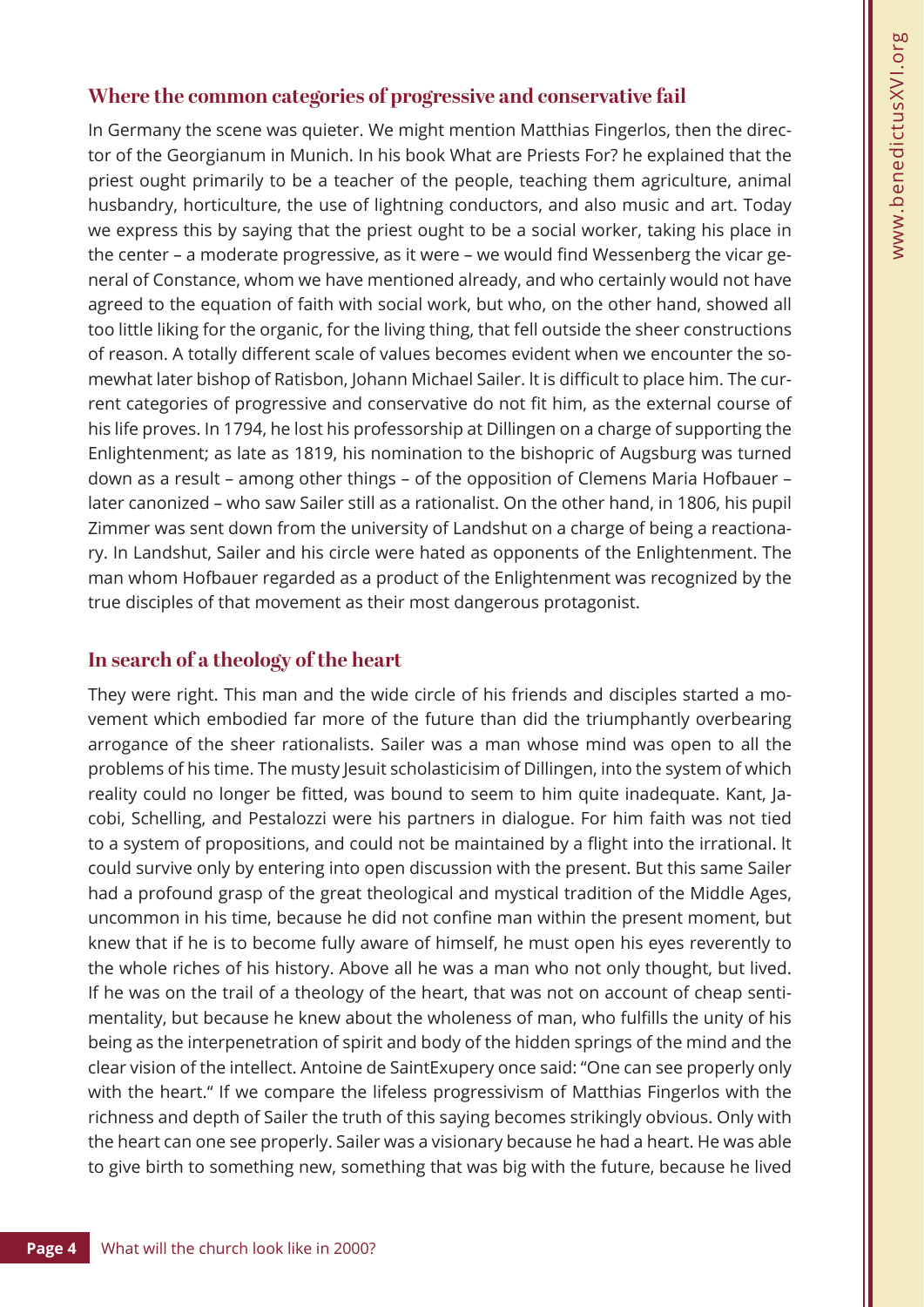by what was enduring, and because he placed himself, his whole life, at its disposal. This brings us to the real point at last: only he who gives himself creates the future. The man who simply tries to instruct, who wants to change others, remains unfruitful.

## **Smaller, less shine, but with new power**

And now we come to the other man, who was a protagonist of both Sailer and of Wessenberg. This was Clemens Maria Hofbauer, the Bohemian baker-boy who became a saint. lt is true that in many respects this man was narrowminded, even a bit of a reactionary; but he was a man who loved, who placed him self at the disposal of mankind with an unstinting and unflagging passion. On the one hand his circle included men like Schlegel, Brentano, and Eichendorff, on the other hand he unreservedly took up the cause of the poorest and most abandoned. Thus men were able to rediscover God through him, just as he had discovered men through God, and knew that they required more than instruction in agriculture and animal husbandry. In the end the faith of this poor baker-boy proved to be more humane and more reasonable than the academic rationality of the mere Rationalists. And so the thing that outlived the ruins of the declining eighteenth century, and was reborn as the future was something very different from that which Gobel or Fingerlos had suspected. lt was a Church, reduced in size, diminished in social prestige, but a Church that had become fruitful from a new interior power, which released new formative and social forces, manifested both in great lay movements and in the founding of numerous religious congregations, all of which are very much part and parcel of the Church's most recent history.

## **"The future of the Church can and will issue from those whose roots are deep and who live from the fullness of their faith."**

We have arrived, then, at the present day, and find ourselves looking towards tomorrow. Today, likewise, the future of the Church can and will issue from those whose roots are deep and who live from the pure fullness of their faith. lt will not issue from those who accommodate themselves merely to the passing moment, or from those who merely criticize others, and assume that they themselves are infallible measuring rods; nor will it issue from those who take the easier road, who sidestep the passion of faith, declaring false and obsolete, tyrannous and legalistic, all that makes demands upon men, that hurts them and com pels them to sacrifice themselves. To put this more positively: the future of the Church, once again as always, will be reshaped by the saints, by men, that is, whose minds probe deeper than the slogans of the day, who see more than others see, because their lives embrace a wider reality. Unselfishness, which makes men free, is attained only through the patience of small daily acts of self-denial. By this daily passion, which alone reveals to a man in how many ways he is enslaved by his own ego, by this daily passion and by it alone a man's eyes are slowly opened. He sees only to the extent that he has lived and suff ered. If today we are scarcely able any longer to become aware of God, that is because we find it so easy to evade ourselves, to flee from the depths of our being by means of the narcotic of some pleasure or other. Thus our own interior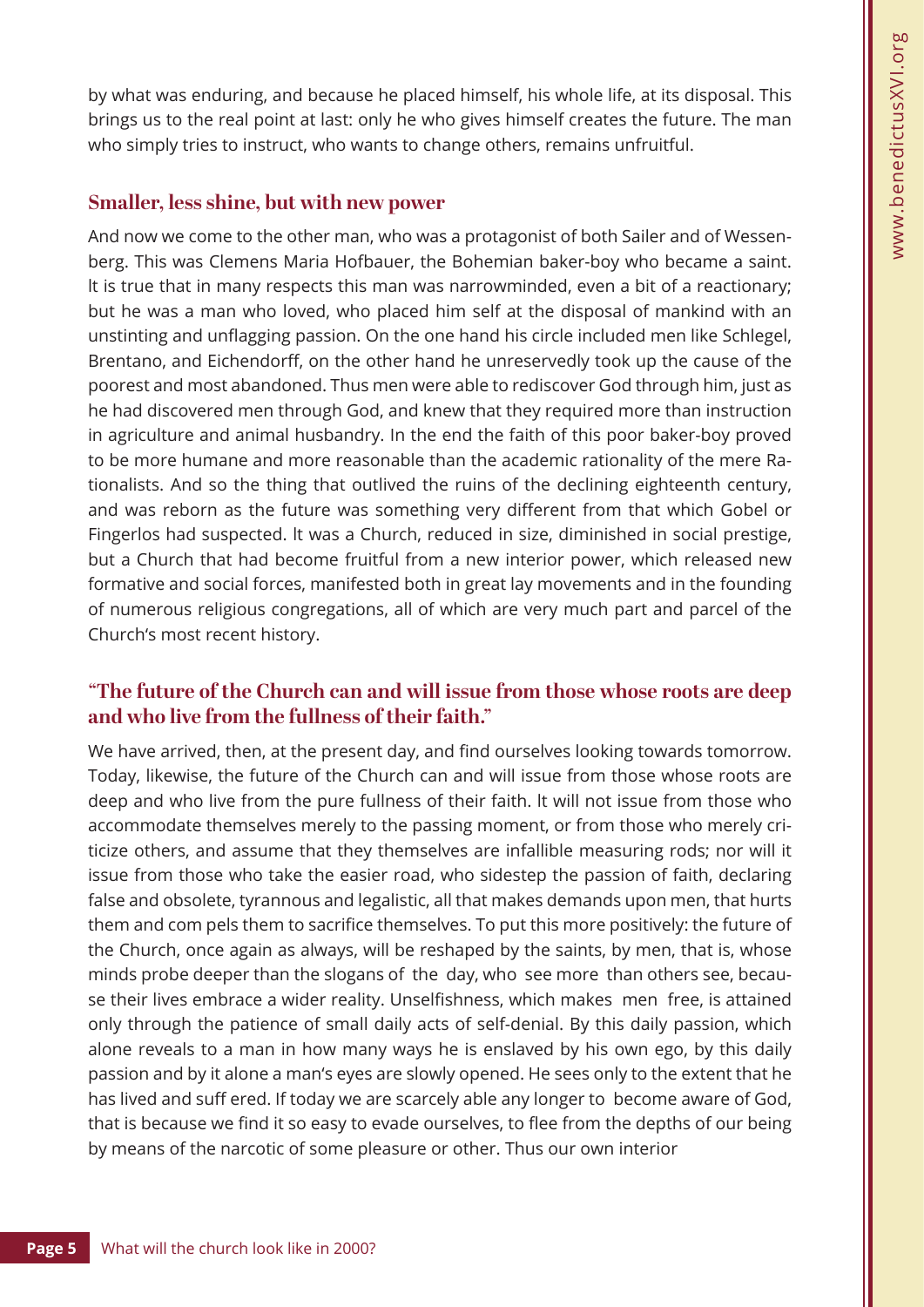## **We do not need a Church that celebrates the cult of action in political prayers. lt is utterly superfluous. Therefore, it will destroy itself.**

How does all of this affect the problem we are examining? It means that the big talk of those who prophesy a Church without God and without faith is all empty chatter. We have no need of a Church that celebrates the cult of action in political prayers. lt is utterly superfluous. Therefore, it will destroy itself. What will remain is the Church of Jesus Christ, the Church that believes in the God who has become man and promises us life beyond death. The kind of priest who is no rnore than a social worker can be replaced by the psychotherapist and other specialists; but the priest who is no specialist, who does not stand on the touch-line, watching the game, giving official advice, but in the name of God places himself at the disposal of man, who is beside them in their sorrows, in their joys, in their hope and in their fear, such a priest will certainly be needed in the future.

## **From the crisis of today the Church of tomorrow will emerge**

Let us go a step further. From the crisis of today the Church of tomorrow will emerge – a Church that has lost much. lt will become small and will have to start afresh more or less from the beginning. lt will no longer be able to inhabit many of the edifices it built in its palmy days. As the number of its adherents diminishes so will it lose many of its social privileges. In contrast to an earlier age, it will be seen much more as a voluntary society, entered only by free decision. As a small society it will make much bigger demands on the initiative of its individual members. But in all of the changes at which one might guess the Church will find its essence afresh and with full conviction in that which was al ways at its center: faith in the triune God, in Jesus Christ, the Son of God made man, in the presence of the Spirit until the end of the world. In faith and prayer it will again recognize its true center, and experience the sacraments again as the worship of God and not as a subject for liturgical scholarship.

# **"All of this will take time. The process will be long and wearisome."**

The Church will be a more spiritualized Church, not presuming upon a political mandate, flirting as little with the Lef t as with the Right. lt will be hard going for the Church, for the process of crystallization and clarification will cost it much valuable energy. It will make it poor and cause it to become the Church of the meek. The process will be all the more arduous, for sectarian narrow-mindedness as well as pompous self-will will have to be shed. One may predict that all of this will take time. The process will be long and wearisome as was the road from the false progressivism of the eve of the French Revolution – when a bishop might be thought smart if he made fun of dogmas, and even insinuated that the existence of God was by no means certain - to the renewal of the nineteenth century. But when the trial of this sif ting is past, a great power will flow from a more spiritualized and simplified Church. Men in a totally planned world will find themselves unspeakably lonely. If they have completely lost sight of God, they will feel the whole horror of their poverty. Then they will discover the little flock of believers as something wholly new. They will di-